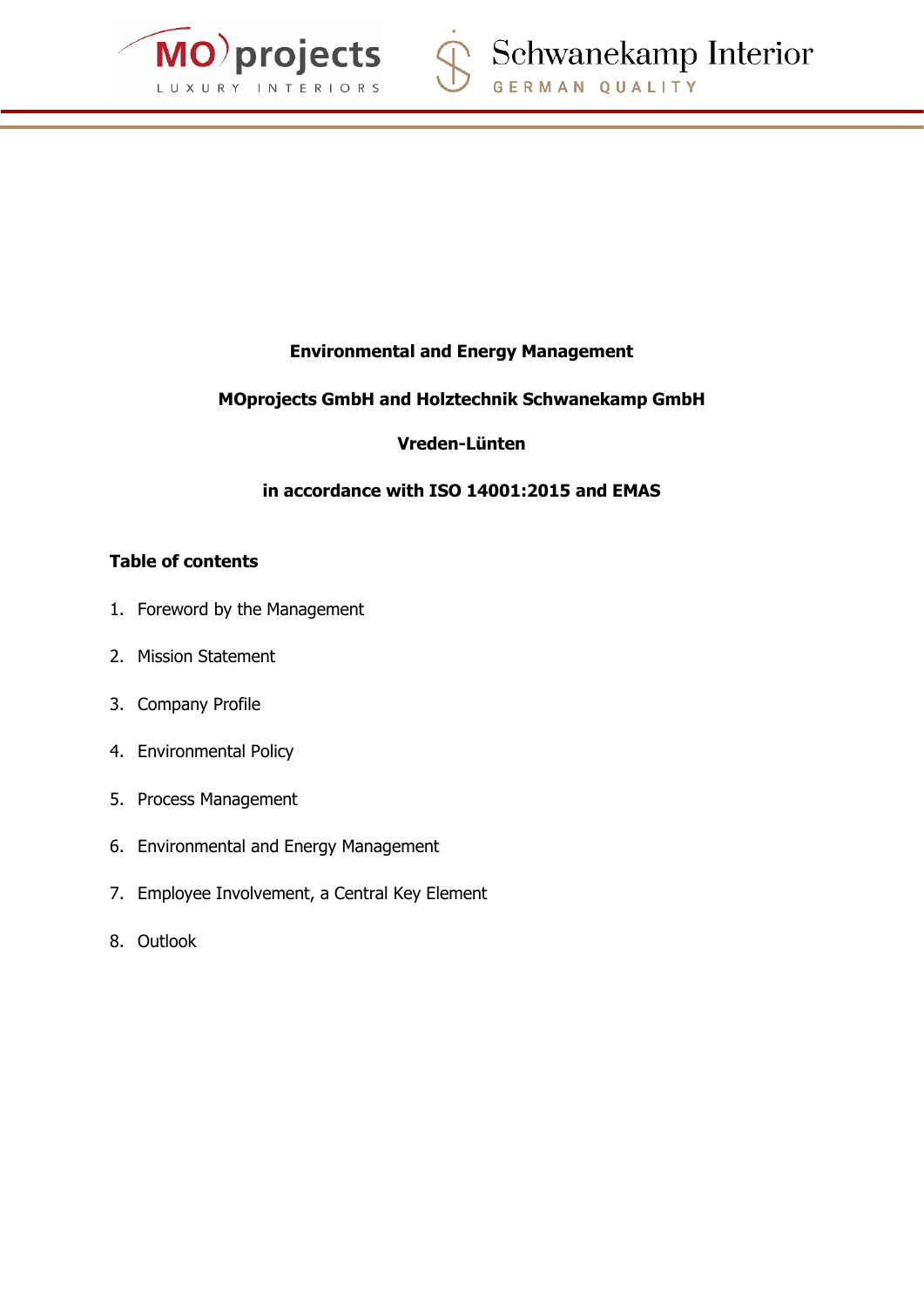



## **1. Foreword by the Management**

Dear Sir or Madam,

Thank you for your interest in our company and our Environmental Policy.

Acting in a sustainable manner is an essential goal in our daily work and in the strategic orientation of our company.

The rich industrialized countries bear a special responsibility for the achievement of Global Environmental Policy goals.

In cooperation with our suppliers, employees and customers, we would like to make our contribution to the efficient use of resources and environmentally friendly business practices so that we can leave our Children and Grandchildren an intact and diverse natural environment. We do this out of conviction and in the knowledge that there is no long-term alternative. As a family business in a rural region and with many employees and suppliers from the surrounding Towns and Villages, we are particularly aware of this. Nevertheless, practice naturally demands compromises, however this does not change the fundamental orientation; as part of the continuous improvement process, we would like to gradually improve the ecological balance of our company. In doing so, we follow a pragmatic approach - our focus is on generating and implementing concrete measures, not on just producing ideas.

We are pleased to invite our business partners to come and visit our facilities to see for themselves the actions we are taking and to work with them jointly to find and implement further potential measures. So that the earth remains as diverse and species rich as possible for future generations.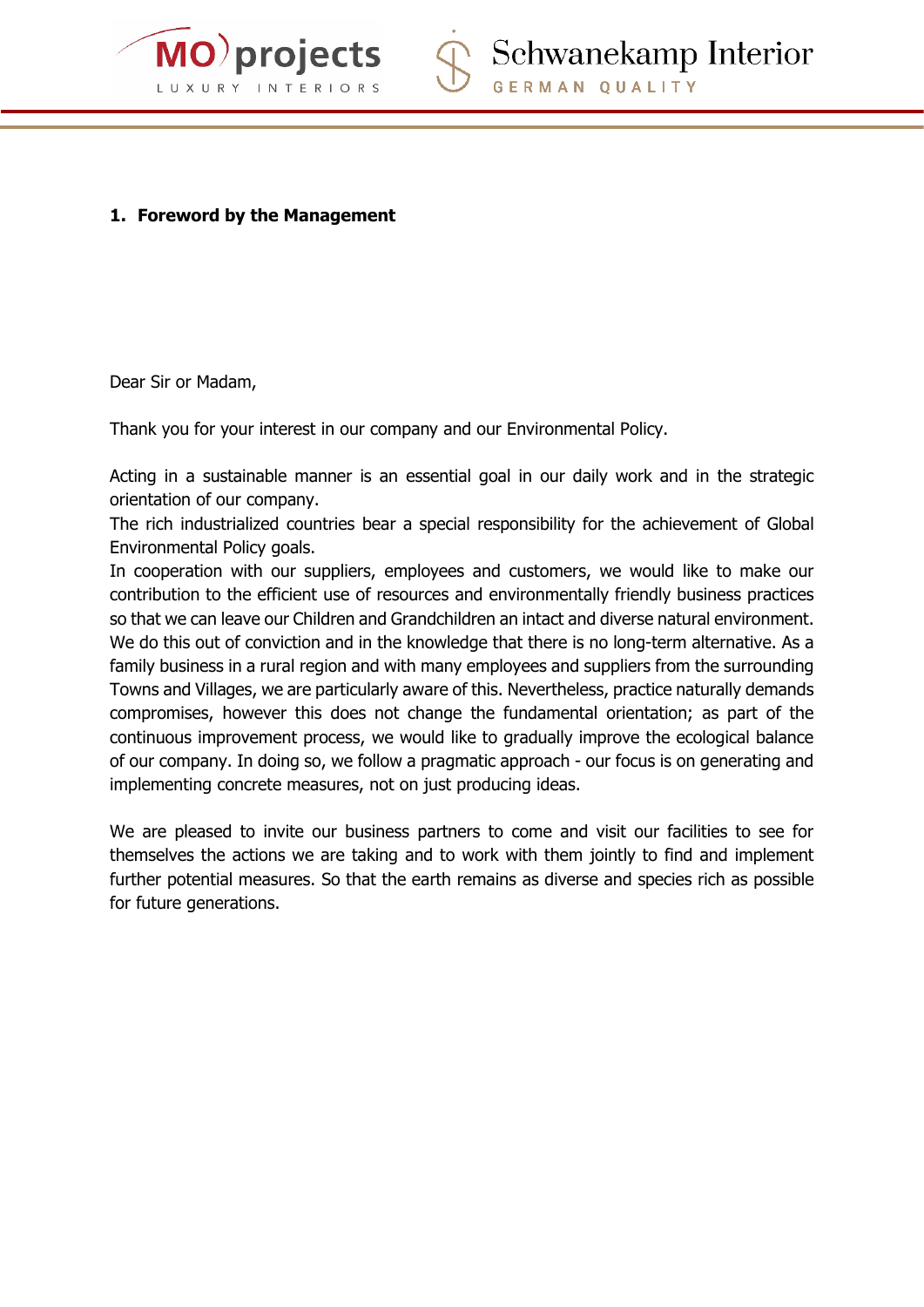

## **2. Mission Statement**

The management and employees of MOprojects and Holztechnik Schwanekamp have developed the following mission statement as a guideline, voluntary commitment and as a mental anchor:

#### **Our Vision:**

We aim to be Europe's leading manufacturer and installer for luxury shop and interior outfitting. MOprojects stands for uncompromising quality and the best service. Our employees are proud to work for us and take pride in everything they do.

#### **Our Values:**

Quality: Delivery of the highest quality is our number one priority and we will not compromise in order to achieve it, whether it be service, product, materials (even the ones you won't see), finishes, technology and the ongoing training & development of our team.

Care: We take great care of our clients, team and the environment in which we all live. We understand that if our team are both content and highly motivated, they will accept the daily challenge to deliver excellence to our clients in everything we do.

Responsibility: We assume full responsibility for our projects and will therefore take as much of the project workload upon our shoulders as possible, thereby freeing up our clients to be able to concentrate on running their own business effectively.

Attitude: MOprojects possess a "can do" attitude and this combined with our extensive experience and resources means we are able to react quickly and flexibly to any changes and challenges, wherever and wherever they appear.

#### **Our Goals:**

MOprojects aims to continue to grow its business in a considered, sustainable and manageable way.

We plan to expand our business geographically, utilising our existing multicultural and multilingual team to discover new opportunities, whilst at the same time improving and expanding our team, product portfolio, technologies and efficient use of materials.

We aim to provide our manufacturing base with a balanced workflow throughout the year, by way of proactive business development in our existing markets, and the development of new markets, business sectors and regions.

Protection of the environment is a key consideration in all our business practices, and we plan to further improve our use of renewable energy, use sustainable materials where possible and reduce our overall environmental impact.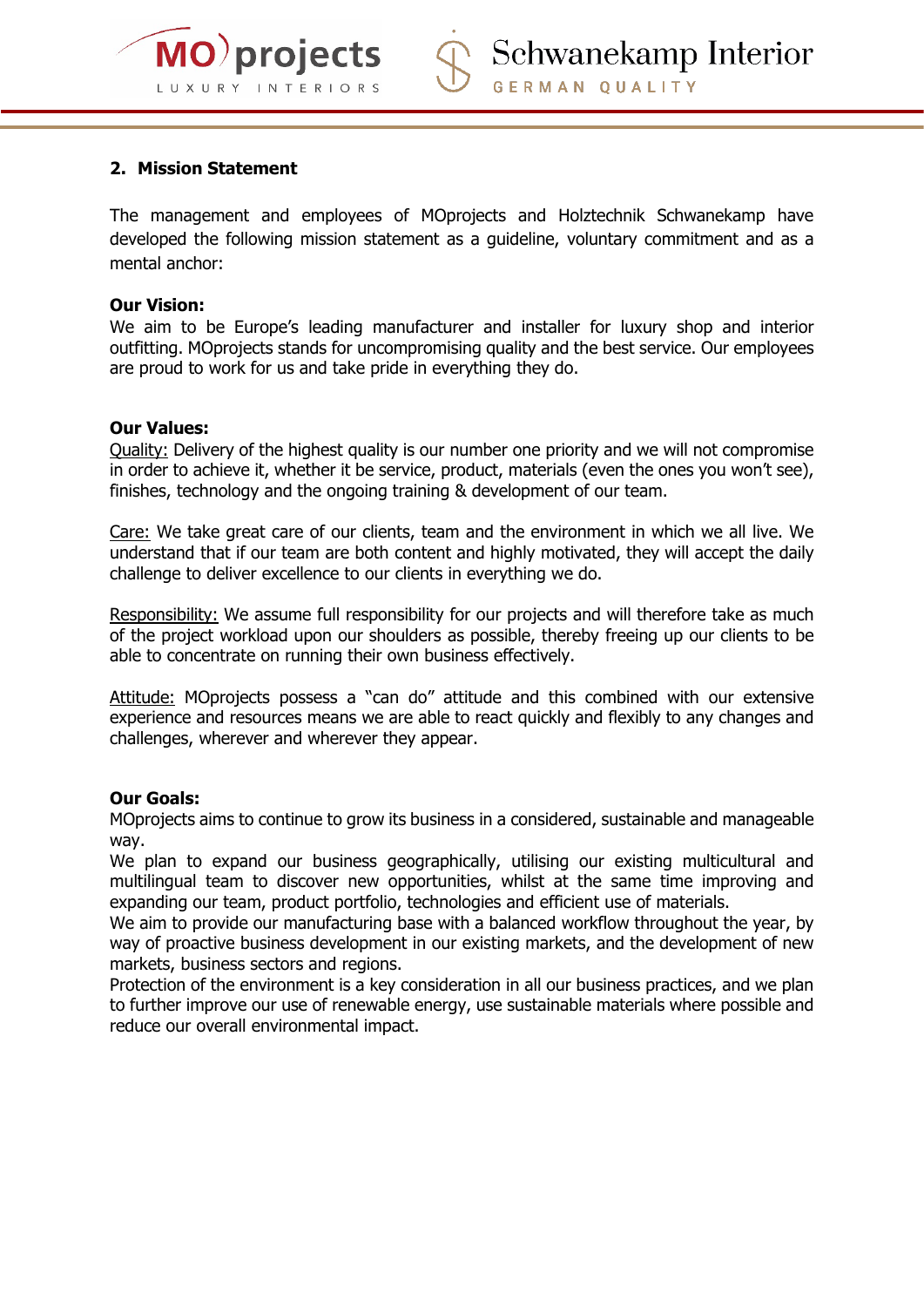

## **3. Company Profile**

MOprojects combines with the competence of Holztechnik Schwanekamp in the field of shop and interior design. With more than 110 years of knowledge and experience we offer demanding business and private customers an all-round high quality project service.

One focus is on shop fitting for international luxury brands in the fields of beauty, fashion, timepieces and optics. In addition, we regularly work for the world's most famous department stores we also produce bespoke interior fittings for luxury residential and commercial properties.

Whether wood, metal, stone, glass or lighting - we owe our excellent reputation to our careful selection of materials combined with perfect craftsmanship, but also to robust project management combined with strict budget and schedule control.

Every step of the process from the planning and construction, to the installation of your new furnishings, is accompanied throughout by the same project manager(s). As your permanent contact person, they know the project in all details and ensure that all your wishes are perfectly implemented.

as Projekt in allen Details und sorgt dafür, dass alle Ihre Wünsche zuverlässig umgesetzt werden.

Key Facts

- More than 110 year experience
- Family business now in the 6th generation
- Yearly turnover of approximately €20 million Euro
- Production facilities of more than 7.000m²
- high-quality, bespoke production
- 3D-CAD design and rendering by 15 qualified draftsmen
- A very high proportion of international projects, worldwide
- Excellent, global network
- More than 110 employees
- Our own painting, metalworking and electrical departments
- In house 3 D printing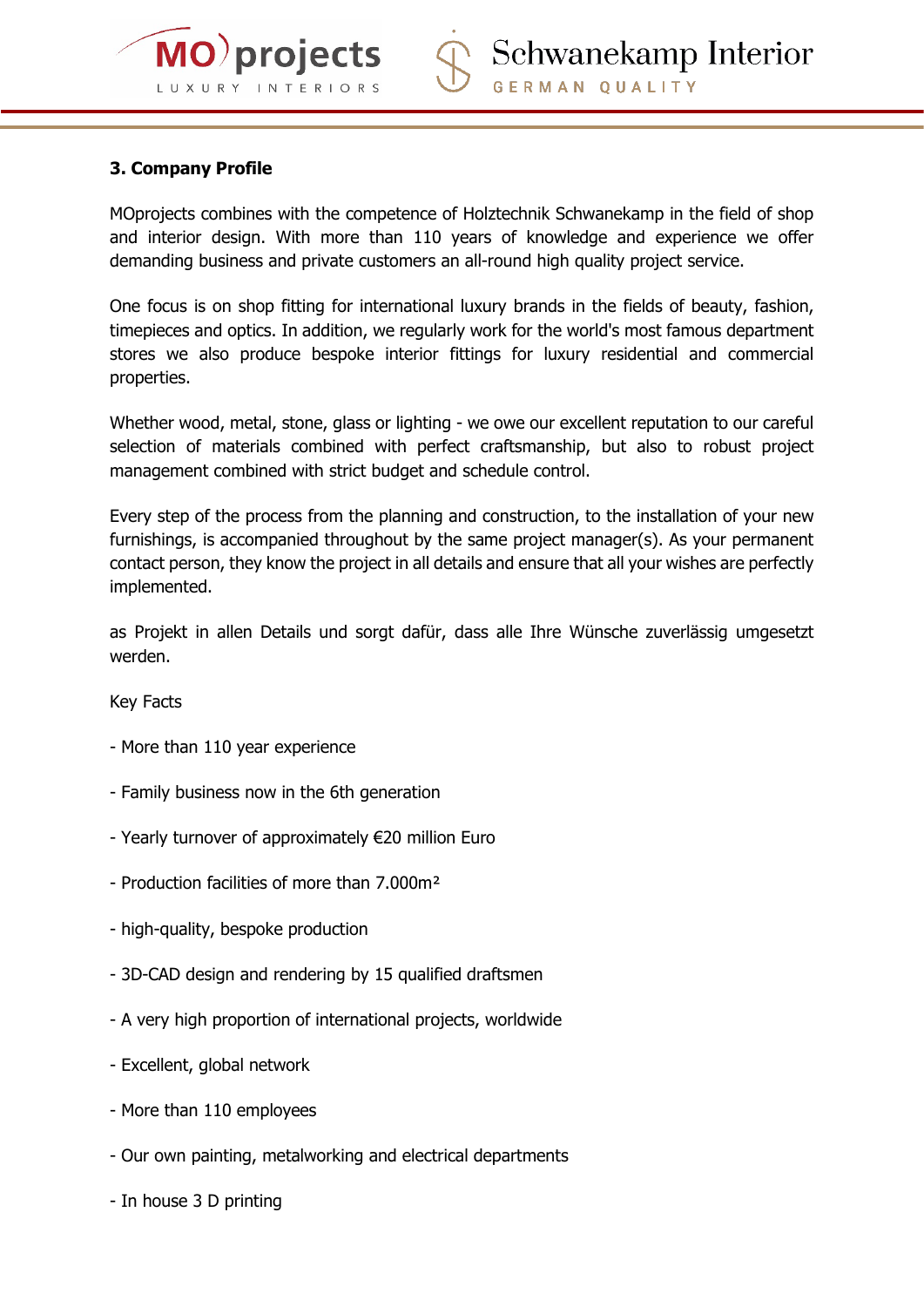

## **4. Environmental Policy**

Sustainability and resource-saving management are the central goals of our environmental policy. This applies to all our corporate divisions. It applies in particular to our procurement processes, where we take care to source the appropriate raw materials.

Production, where we are committed to environmentally compatible manufacturing processes. Logistics is also an important factor for us. For example, we try to bundle transport/deliveries together and use low-emission means of transport wherever possible.

In addition, we have created measures in the personnel area - for example, we offer employees the opportunity to take part in the "business bike" scheme, therefore they can use a bycycle to get to work instead of a car.

The other divisions of the company also support the environmental policy through various smaller and larger measures, which are described in detail in the section "Environmental and Energy Management". It is important to us that all employees think about where and how we can optimise and push for implementation together and in exchange with our business partners, associations, authorities and the private environment.

## **5. Process Management**

The diagram below describes the process of how we generate, communicate, evaluate, implement and document ideas for environmental and energy-friendly measures.



In the exchange with our business partners a lot of mutual information and suggestions for optimizations, risks and future developments are created. These are further discussed, substantiated and evaluated within the company and with our partners. Economic, legal, ecological and ethical factors play a role here, as do the technical feasibility and design specifications of our customers. The decision as to whether and how to proceed is documented in a transparent and well-founded manner and communicated to the parties involved. The implementation, monitoring and documentation is the responsibility of the defined responsible persons. In case of deviations from the plan, the process is repeated.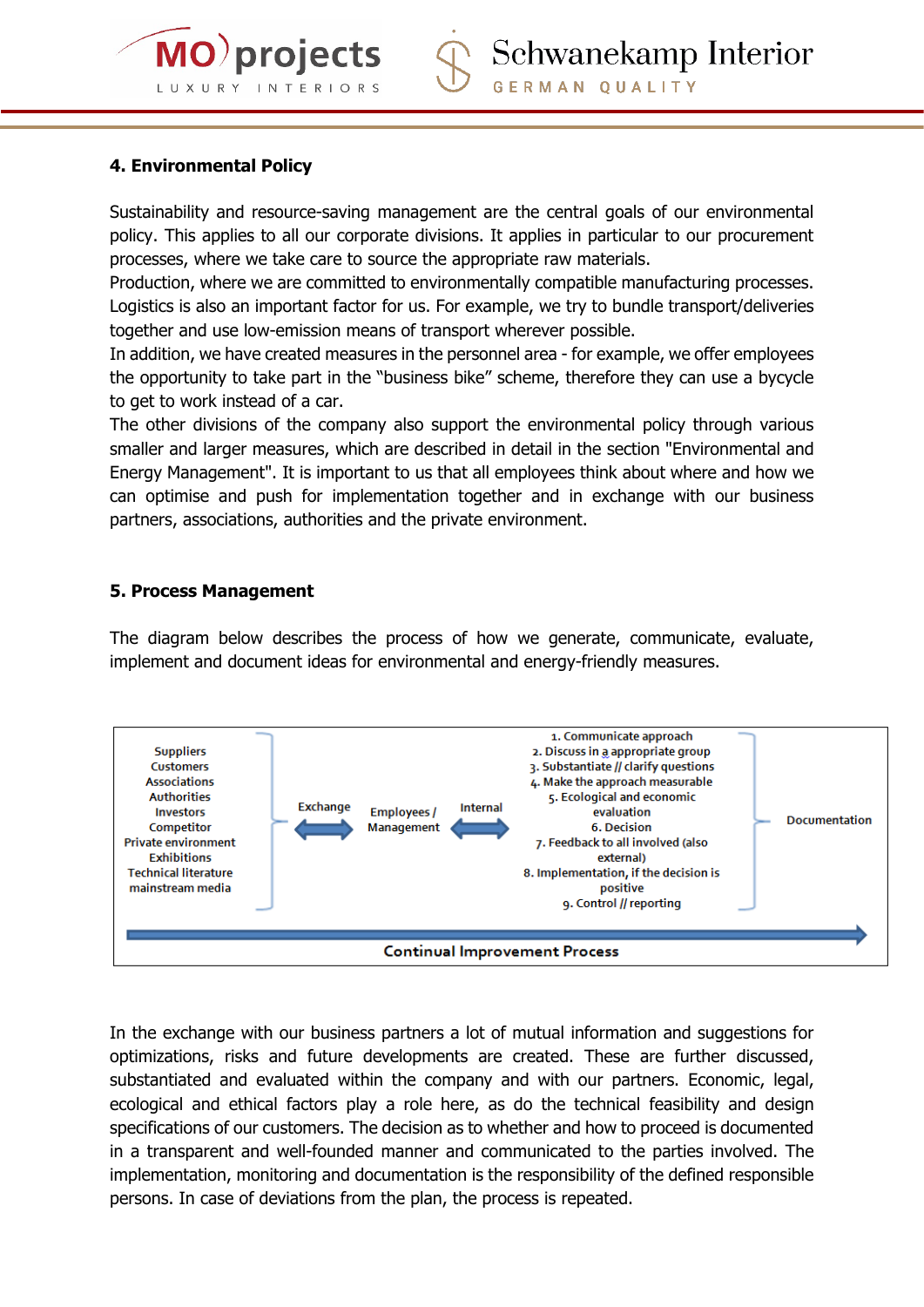

## **6. Environmental and energy management**

The following are the measures that have already been implemented in the area of environmental and energy management.

#### - Solar energy

We have long been committed to renewable energies. The photovoltaic system on the roof of our production facility is a major factor here. It produces approximately the amount of electricity that we require ourselves.

#### - Compressed air

Our compressed air system is regularly inspected and maintained. Possible leaks are sealed or the air lines are replaced.

#### - Hazardous materials

We try to avoid the use of hazardous materials as raw materials and supplies wherever possible. The few we use are stored and disposed of professionally by us. We also train the employees who come or could come into contact with them.

#### - Waste management

The primary goal is waste avoidance and reuse of remnants. For example, we avoid unnecessary packaging in purchasing and sales. Nevertheless, waste cannot be completely avoided. We separate this waste into paper, ash, glass, metal and plastic, among other things, in order to enable the highest possible degree of recycling and reuse. In addition, we only work with certified disposal companies that we know process and recycle the waste properly.

#### - Noise and sound protection

In a woodworking company, a certain amount of noise emissions cannot be completely avoided. Saws, CNC machines, chippers, exhaust systems and other machines create noise. In order to reduce this, we pay attention to the quietest possible models when selecting machines and use sound-absorbing cladding. In addition, employees in the immediate vicinity wear hearing protection. There is also a noise barrier to protect the neighbouring residents and we make sure that doors and gates are kept as closed where possible. Because we work in a single shift during the day, there is virtually no disturbance to residents during the evening or at night.

#### - LED Lighting

For our furniture we only use energy-saving and durable LED technology. In addition, we are successively converting the lighting in the offices and in production to LED. Furthermore, we make sure that the lighting is only switched on when required by tasks and lighting conditions. If work is not being carried out in areas, the lighting is switched off there. This is assisted by motion control.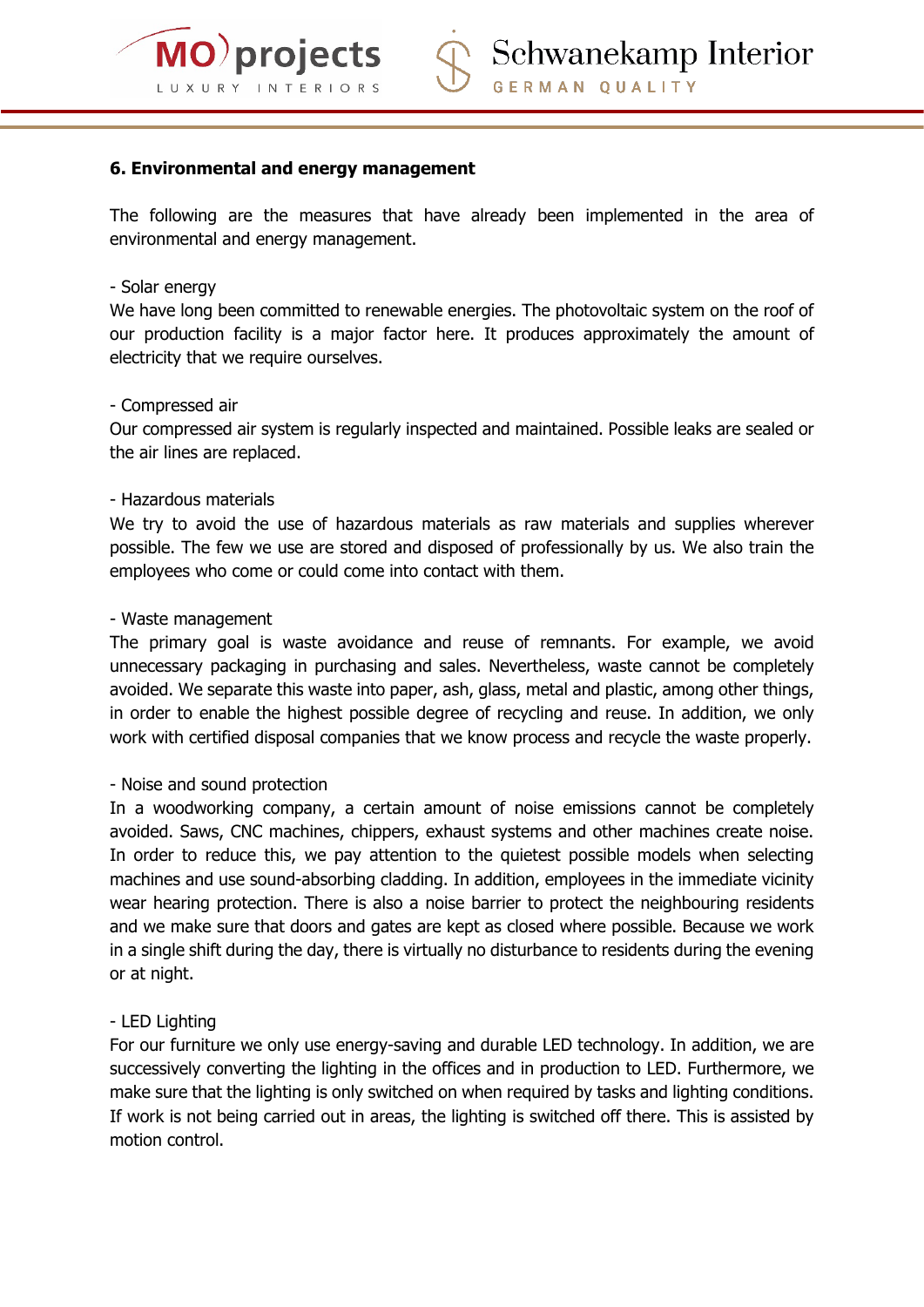

### - Paper

Our employees are all encouraged to print as little as possible. In the production area we use terminals where the employees can view the construction drawings on screens in 3D. Contact with suppliers and customers are now also almost exclusively digital. However, the completely paperless office will probably remain an desire and printed drawings do remain a necessity in some situations.

## - Heating

For heating, we primarily use the permitted wood residues from production and purchased pellets. In this way we save on non-renewable energy resources, avoid wood waste and promote an ecological form of energy with the pellets and support domestic, sustainable forestry.

## - Local procurement

We have an excellent network of regional suppliers. This helps us to react quickly to customer requirements and reduce bottlenecks. At the same time, we intentionally reduce the emissions created by unnecessary transport. This is particularly relevant due to the fact that we often need smaller quantities of goods due to bespoke project production which can only be transported by truck.

## - FSC®

Sustainable and responsible forestry is a major concern for us. For this reason, at the customers request, we use certified wood-based materials. We are a certified FSC CoC (Chain of Custody) company since June 2020.

## - Equipment resources

In the selection and operation of our machinery we pay attention to environmentally compatible equipment, processes and consumables.

## - Paint and surface finishing

We have a large in-house paint and surface finishing department with several spray booths. In close cooperation with the manufacturers, we strive to use paints and finishes that are as low in pollutants as possible..

## - Shipping

About 90% of our products are exported abroad. The means of transport available are trucks, aircraft, ships and trains. The selection of which method is selected is primarily based on the requirements of the customer. In practice, schedule and location are often the decisive factors, which for more distant destinations usually mean a combination of truck and aircraft. Since aircraft have the most environmental impact, we increasingly rely on other means of transport. In addition, we attempt to bundle several projects, also from different customers together where possible, in order to make the best use of trucks and containers and to reduce the number of transports.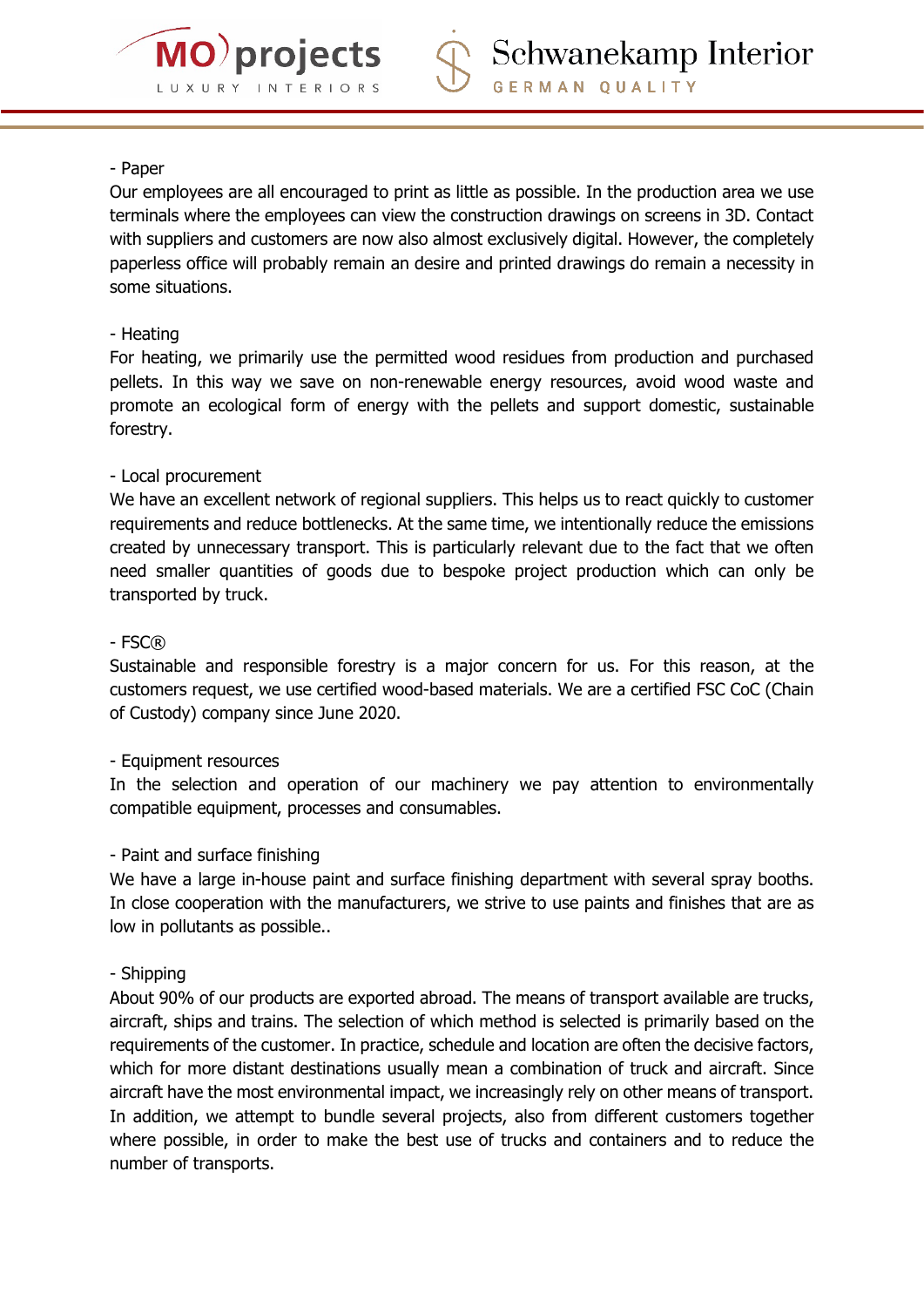

## - Weight reduction

We use increasingly more lightweight boards and lightweight materials. Specifically, these are honeycomb boards, MDF boards with lower density, acrylic and aluminium. As a result, fewer raw materials are needed and the reduction in weight leads to a significant reduction in carbon dioxide during transportation because less fuel is required and fewer or smaller means of transport are possible.

## - Packaging

Professional packaging is very important, as furniture is comparatively sensitive to transport and often has to travel long distances to our customers. We usually pack the furniture on pallets with a combination of styrofoam, stretch film, furniture covers, cardboard, air cushions and wooden crates. If possible, the packaging material is taken away from the building site and reused or recycled.

## - Business bike

Our employees have the possibility to use a company bicycle by way of deferred compensation scheme. As most employees come from the immediate vicinity, this is an incentive to use a bicycle instead of a car to get to work. This has been well accepted, it helps protect the environment and promotes the fitness and health of our employees.

## - Business trips and on-site installations

We try to reduce travel times and distances to an absolute minimum. On-site meetings and site surveys cannot be avoided completely, but where possible we try to coordinate and clarify information by means of teleconferences, phone calls etc. During the on-site installation work, we regularly call on local partners where possible and place the fitters in accommodation close to the construction site.

## - Company suggestion scheme

We have an openly accessible company suggestion system. Employees have the opportunity and are encouraged to make suggestions for improvements. Of course, this does not only apply to environmental and energy management measures, but also to other measures. The suggestions are reviewed by the management team and then discussed with the employees and implemented where appropriate.